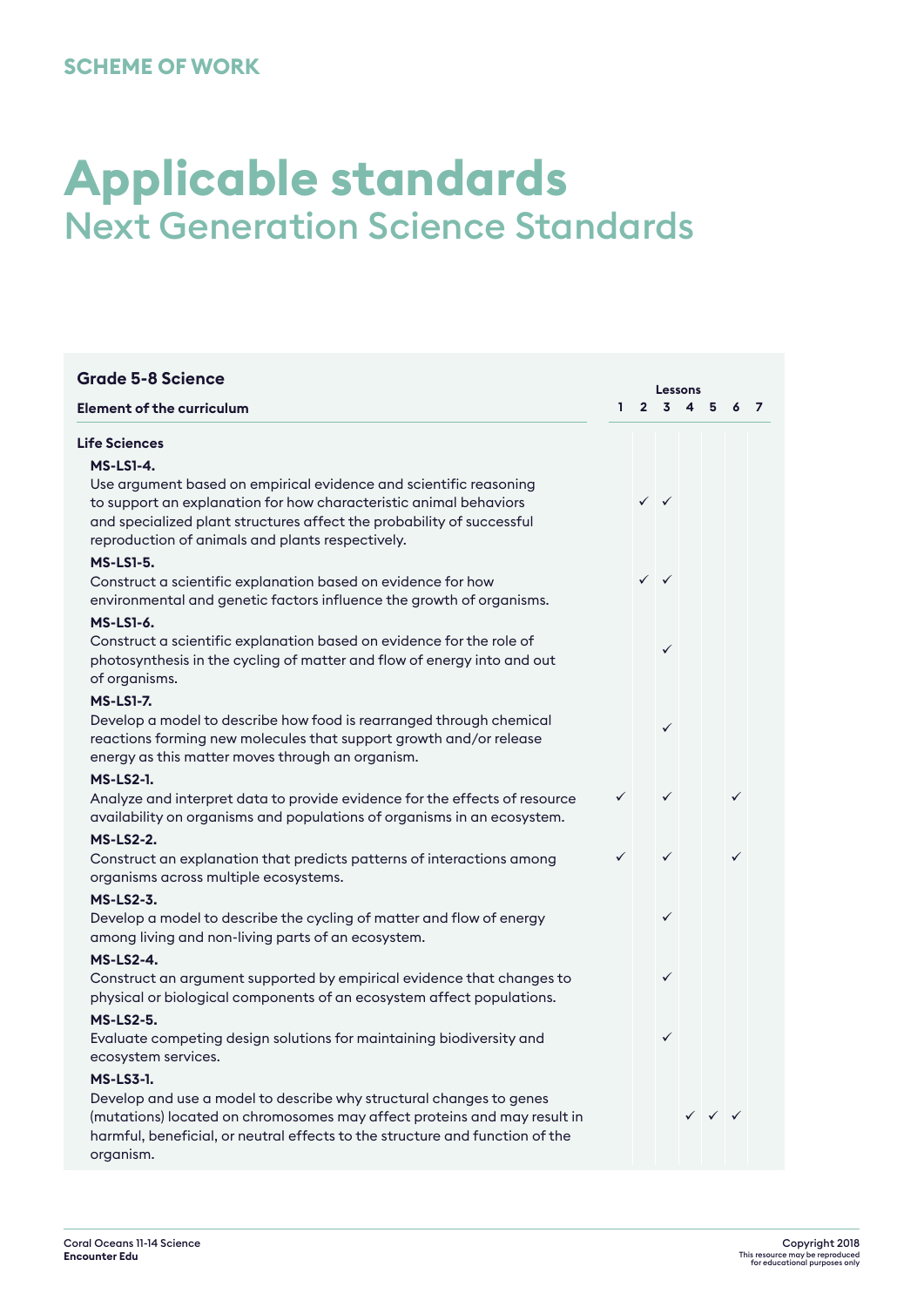# **Applicable standards** Next Generation Science Standards

| <b>Grade 5-8 Science</b>                                                                                                                                                                                        |    |              | Lessons         |  |                                        |                                        |  |  |  |  |
|-----------------------------------------------------------------------------------------------------------------------------------------------------------------------------------------------------------------|----|--------------|-----------------|--|----------------------------------------|----------------------------------------|--|--|--|--|
| <b>Element of the curriculum</b>                                                                                                                                                                                | Т. |              | $2 \t3 \t4 \t5$ |  |                                        | 6 <sub>7</sub>                         |  |  |  |  |
| <b>Life Sciences</b>                                                                                                                                                                                            |    |              |                 |  |                                        |                                        |  |  |  |  |
| <b>MS-LS4-2.</b>                                                                                                                                                                                                |    |              |                 |  |                                        |                                        |  |  |  |  |
| Apply scientific ideas to construct an explanation for the anatomical<br>similarities and differences among modern organisms and between modern<br>and fossil organisms to infer evolutionary relationships.    |    |              |                 |  | $\checkmark$ $\checkmark$ $\checkmark$ |                                        |  |  |  |  |
| <b>MS-LS4-4.</b>                                                                                                                                                                                                |    |              |                 |  |                                        |                                        |  |  |  |  |
| Construct an explanation based on evidence that describes how genetic<br>variations of traits in a population increase some individuals' probability of<br>surviving and reproducing in a specific environment. |    | $\checkmark$ |                 |  | $\checkmark$ $\checkmark$ $\checkmark$ |                                        |  |  |  |  |
| <b>MS-LS4-6.</b>                                                                                                                                                                                                |    |              |                 |  |                                        |                                        |  |  |  |  |
| Use mathematical representations to support explanations of how<br>natural selection may lead to increases and decreases of specific traits in<br>populations over time.                                        |    |              |                 |  | $\checkmark$ $\checkmark$ $\checkmark$ |                                        |  |  |  |  |
| <b>Physical Science</b>                                                                                                                                                                                         |    |              |                 |  |                                        |                                        |  |  |  |  |
| <b>MS-PS1-4.</b><br>Develop a model that predicts and describes changes in particle motion,<br>temperature, and state of a pure substance when thermal energy is added<br>or removed.                           |    |              |                 |  | $\checkmark$                           |                                        |  |  |  |  |
| <b>Science and Engineering Practices</b>                                                                                                                                                                        |    |              |                 |  |                                        |                                        |  |  |  |  |
| • Asking questions                                                                                                                                                                                              |    |              |                 |  |                                        | $\checkmark$ $\checkmark$ $\checkmark$ |  |  |  |  |
| • Developing and using models                                                                                                                                                                                   |    |              |                 |  |                                        | $\checkmark$ $\checkmark$ $\checkmark$ |  |  |  |  |
| • Planning and carrying out investigations                                                                                                                                                                      |    |              |                 |  |                                        | $\checkmark$ $\checkmark$ $\checkmark$ |  |  |  |  |
| • Analyzing and interpreting data                                                                                                                                                                               |    |              |                 |  |                                        | $\checkmark$ $\checkmark$ $\checkmark$ |  |  |  |  |
| • Using mathematics                                                                                                                                                                                             |    |              |                 |  |                                        | $\checkmark$ $\checkmark$ $\checkmark$ |  |  |  |  |
| • Constructing explanations                                                                                                                                                                                     |    |              |                 |  |                                        | $\checkmark$ $\checkmark$ $\checkmark$ |  |  |  |  |
| • Engaging in argument from evidence                                                                                                                                                                            |    |              |                 |  |                                        | $\checkmark$ $\checkmark$ $\checkmark$ |  |  |  |  |
| • Obtaining, evaluating and communicating information                                                                                                                                                           |    |              |                 |  |                                        | $\checkmark$ $\checkmark$ $\checkmark$ |  |  |  |  |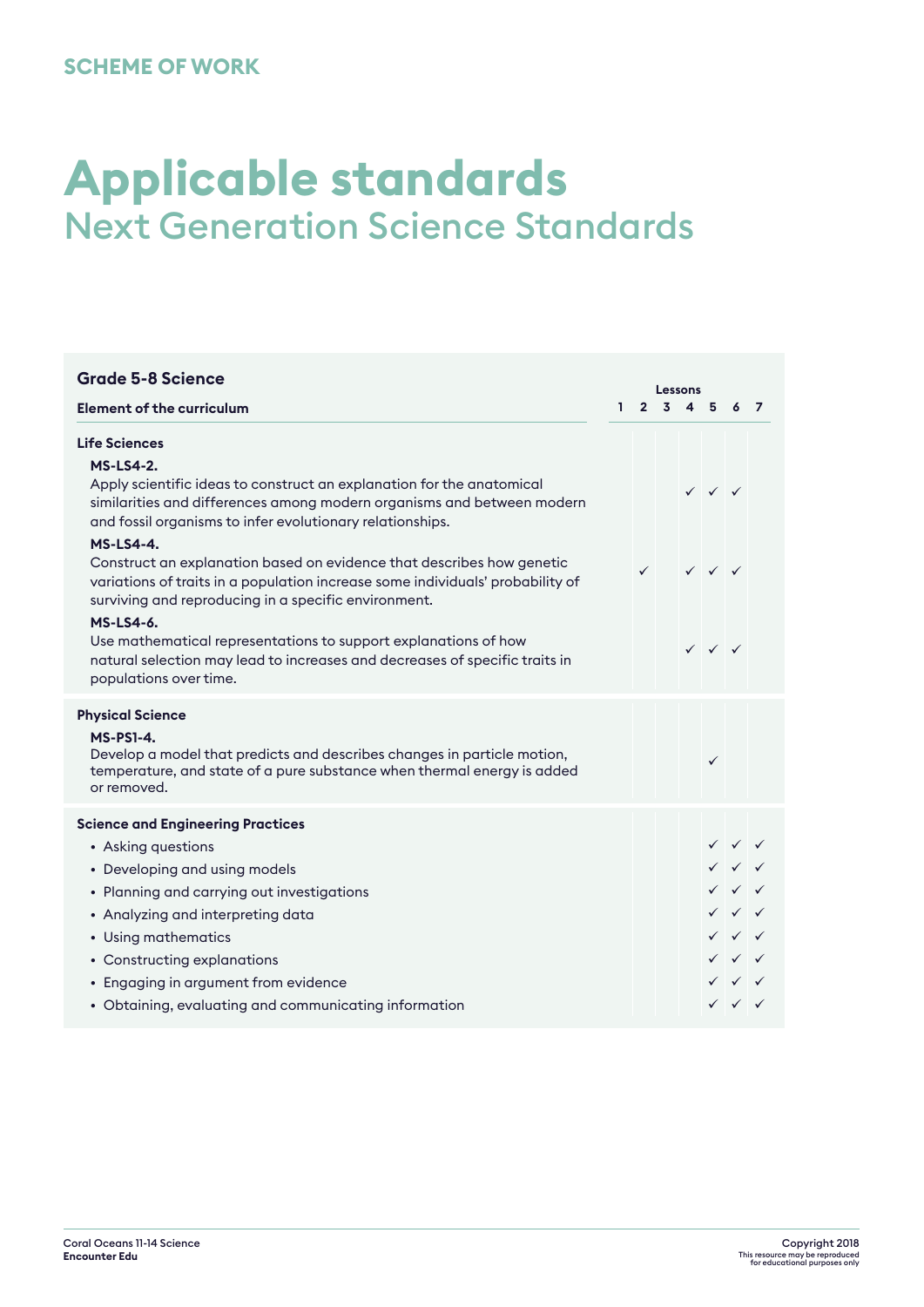# **Lesson 1: How do scientists explore underwater ecosystems?**

This lesson introduces students to the marine habitat and the wealth and diversity of life found in the ocean. Students will learn about how scientists explore underwater, going on their first classroom 'Dive' and learning some important dive skills.

# **Overview <b>Resources Learning outcomes Resources**

- Recognize the diversity and range of habitats and life in the ocean
- Use some of the dive skills needed to explore underwater
- Classify common species found on coral reefs

**Slideshow 1:** How do scientists explore underwater ecosystems? **Student Sheet 1a:** Video reflection **Student Sheet 1b:** Species card sort **Student Sheet 1c:** Dive log **Video:** Setting sail **Video:** Dive signs **Google Map:**   $\mathsf{M}$ Lady Elliot Island **Subject Update:**  About: Catlin Seaview Survey **Subject Update:**  How to: Quick start to 360VR in the classroom **Subject Update:** 

How to: Four ways to use 360VR in the classroom

# **Lesson 2: How do scientists use classification in coral habitats?**

Coral reefs support 25% of all marine life on the planet. During this lesson, students will discover more about the coral ecosystem and about the different types of coral. They will then 'dive' on the Great Barrier Reef to undertake a coral survey, identifying the main coral types, distribution and abundance on two survey sites.

### **Overview Learning outcomes Resources**

- Identify the different habitat zones and describe differences in environmental conditions
- Use simple key to identify coral types
- Use survey techniques to compare coral distribution

- **Slideshow 2:**  $\boxed{\triangleright}$ How do scientists use classification in coral habitats? **Student Sheet 2a:** Coral reef scale **Student Sheet 2b:** Reef habitat zones **Student Sheet 2c:** Coral ID **Student Sheet 2d:** Dive log
	- **Video:** Wonders of coral

**Gallery:**  Zones on the reef

**Gallery:**  Coral reef quadrat survey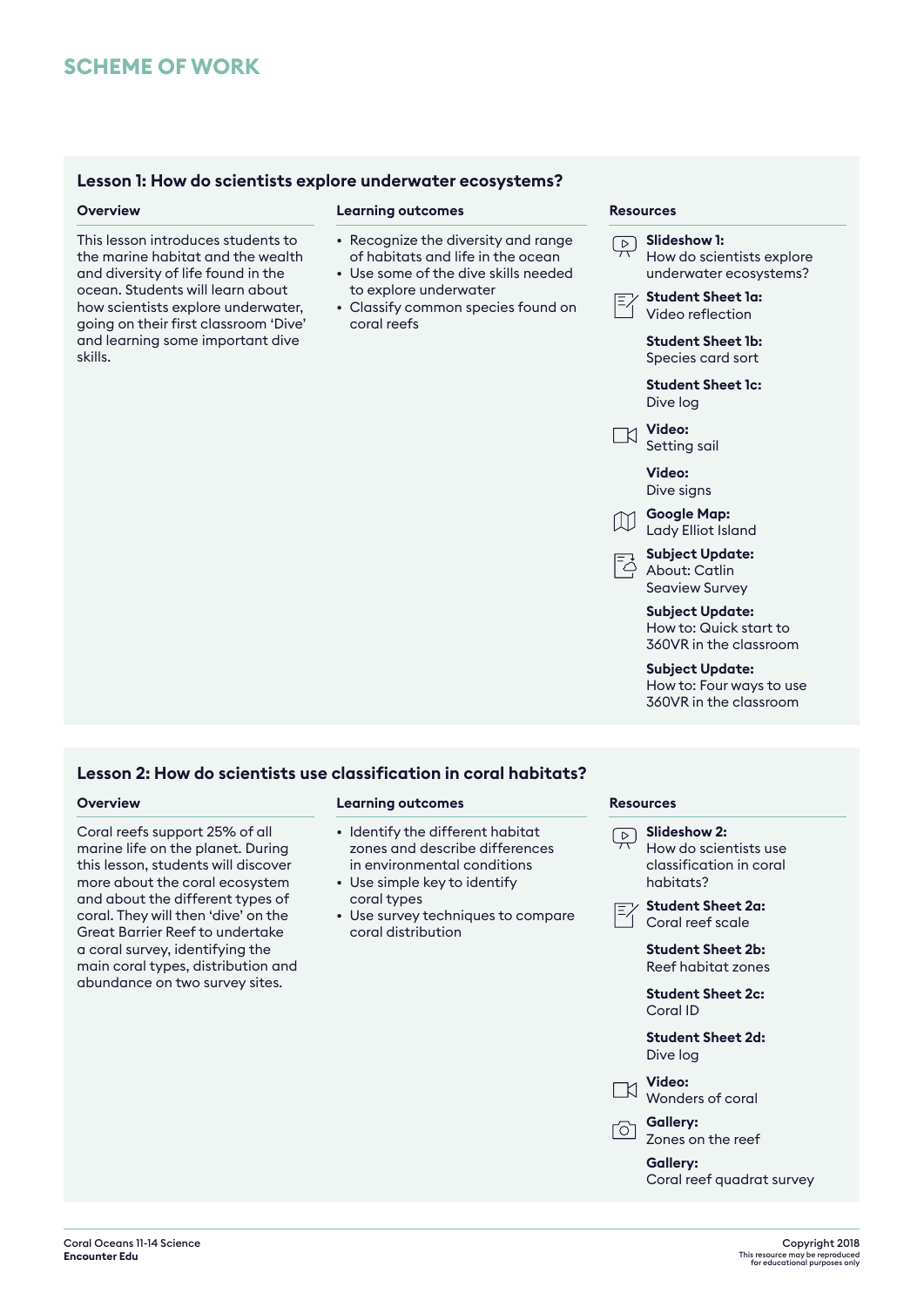# **SCHEME OF WORK**

# **Lesson 3: How is energy transferred on the reef?**

In this lesson students will explore the interdependence of life on the reef and where different animals, plants and other organisms get their energy from through feeding and symbiosis. Students will learn about the different nature of primary production on the reef compared to terrestrial environments.

## **Overview Learning outcomes Resources**

- Describe the different techniques species use to get their energy
- Identify the range of primary producers in the ocean
- Create a food web describing interdependence of reef life

**Slideshow 3:** How is energy transferred on the reef? **Activity Overview 3a:** Coral feeding game **Activity Overview 3b:** Coral food web **Student Sheet 3a:** Coral species **Student Sheet 3b:** Dive log **Video:** Wall of mouths **Video:** Sea cucumbers **Video:** Reef shark **Video:** Coral feeding game **Gallery:** Coral life (advanced)

**Subject Update:**  컹 About: Coral

# **Lesson 4: How have reef specialists evolved and adapted?**

Different species have adapted to life on the coral reef in amazing and diverse ways. From sleeping in mucus bubbles, to flexible snakelike skeletons, life on the reef has had to find ingenious methods to find food and stay alive. The reef is also host to numerous examples of symbiosis and finding food and safety in the strangest of places, whether that be in a shark's mouth or 'vacuuming' the sandy seabed. In this lesson, students are challenged to create the ultimate reef organism.

### **Overview Learning outcomes Resources**

- Identify and describe different types of adaptation on the coral reef
- Create the ultimate coral animal, demonstrating an understanding of adaptation

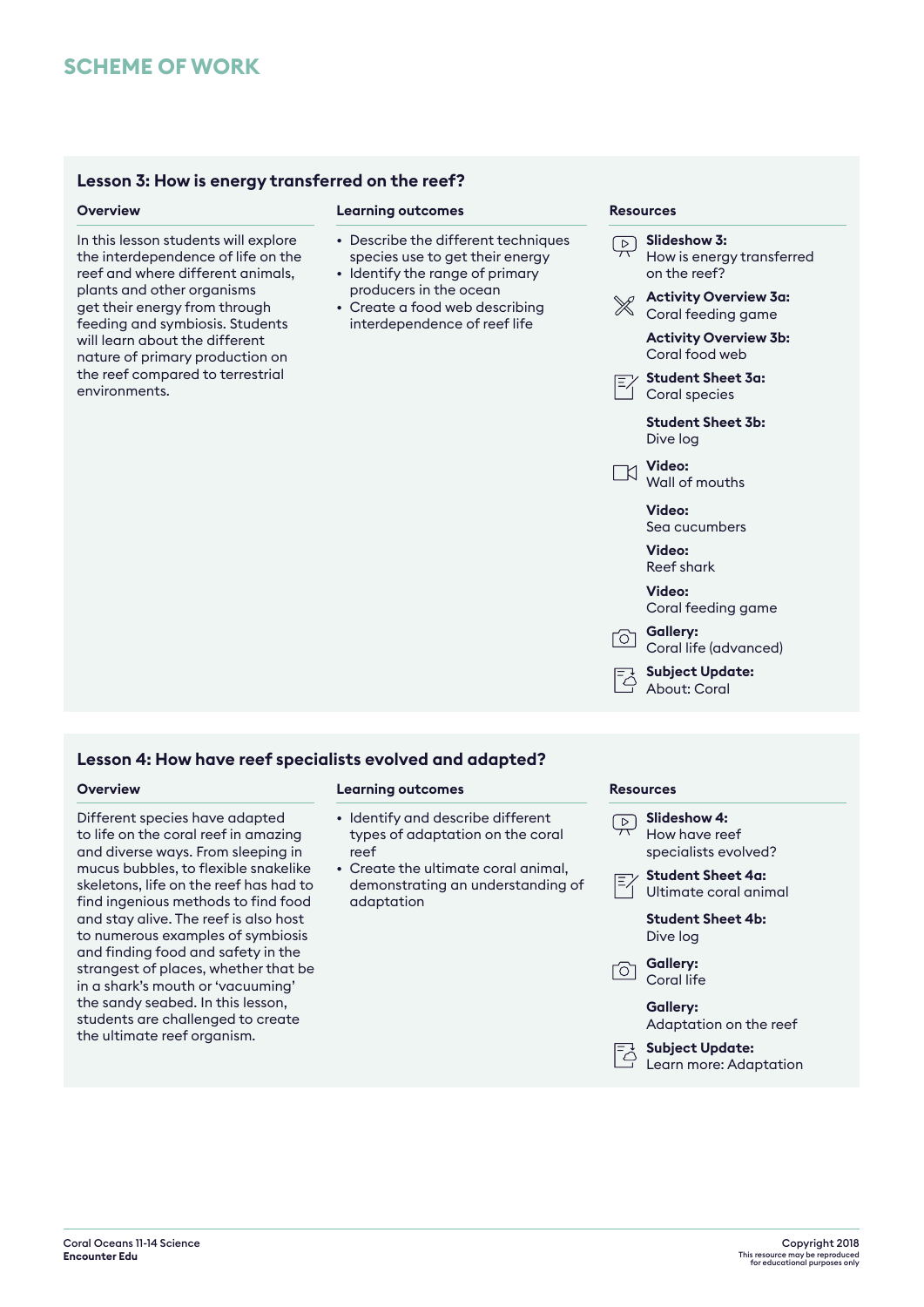# **Lesson 5: How do forces affect deep coral exploration?**

The expedition also explored the deep reef down to 100 metres. Find out about water pressure, the use of special technology and how corals have adapted to life in this twilight zone.

# **Overview Learning outcomes Resources**

- Explain the relationship between water depth and pressure
- Describe the technology needed to explore the deep reef
- Investigate how corals adapt to lower light conditions

| Slideshow 5:<br>How do forces affect deep<br>coral exploration?                                                                                                                                                                                                                                                                                                                     |
|-------------------------------------------------------------------------------------------------------------------------------------------------------------------------------------------------------------------------------------------------------------------------------------------------------------------------------------------------------------------------------------|
| <b>Activity Overview 5a:</b><br>Under pressure                                                                                                                                                                                                                                                                                                                                      |
| <b>Activity Overview 5b:</b><br>Exploring deep coral                                                                                                                                                                                                                                                                                                                                |
| <b>Student Sheet 5a:</b><br>Diving deeper                                                                                                                                                                                                                                                                                                                                           |
| <b>Student Sheet 5b:</b><br>Dive log                                                                                                                                                                                                                                                                                                                                                |
| Video:<br>Monitoring the reef                                                                                                                                                                                                                                                                                                                                                       |
| Video:<br>Submarine science                                                                                                                                                                                                                                                                                                                                                         |
| Video:<br>Under pressure                                                                                                                                                                                                                                                                                                                                                            |
| <b>Subject Update:</b><br>$\begin{bmatrix} 1 & 3 & 3 & 3 \\ 4 & 1 & 3 & 3 \\ 5 & 1 & 3 & 3 \\ 6 & 1 & 3 & 3 \\ 7 & 1 & 3 & 3 \\ 8 & 1 & 3 & 3 \\ 1 & 1 & 1 & 3 \\ 1 & 1 & 1 & 3 \\ 1 & 1 & 1 & 3 \\ 1 & 1 & 1 & 3 \\ 1 & 1 & 1 & 3 \\ 1 & 1 & 1 & 3 \\ 1 & 1 & 1 & 3 \\ 1 & 1 & 1 & 3 \\ 1 & 1 & 1 & 3 & 3 \\ 1 & 1 & 1 & 3 & 3 \\ 1 & 1 & 1 & 3 & 3 \\ $<br>360VR in the classroom |
| <b>Subject Update:</b><br>How to: Four ways to use                                                                                                                                                                                                                                                                                                                                  |

360VR in the classroom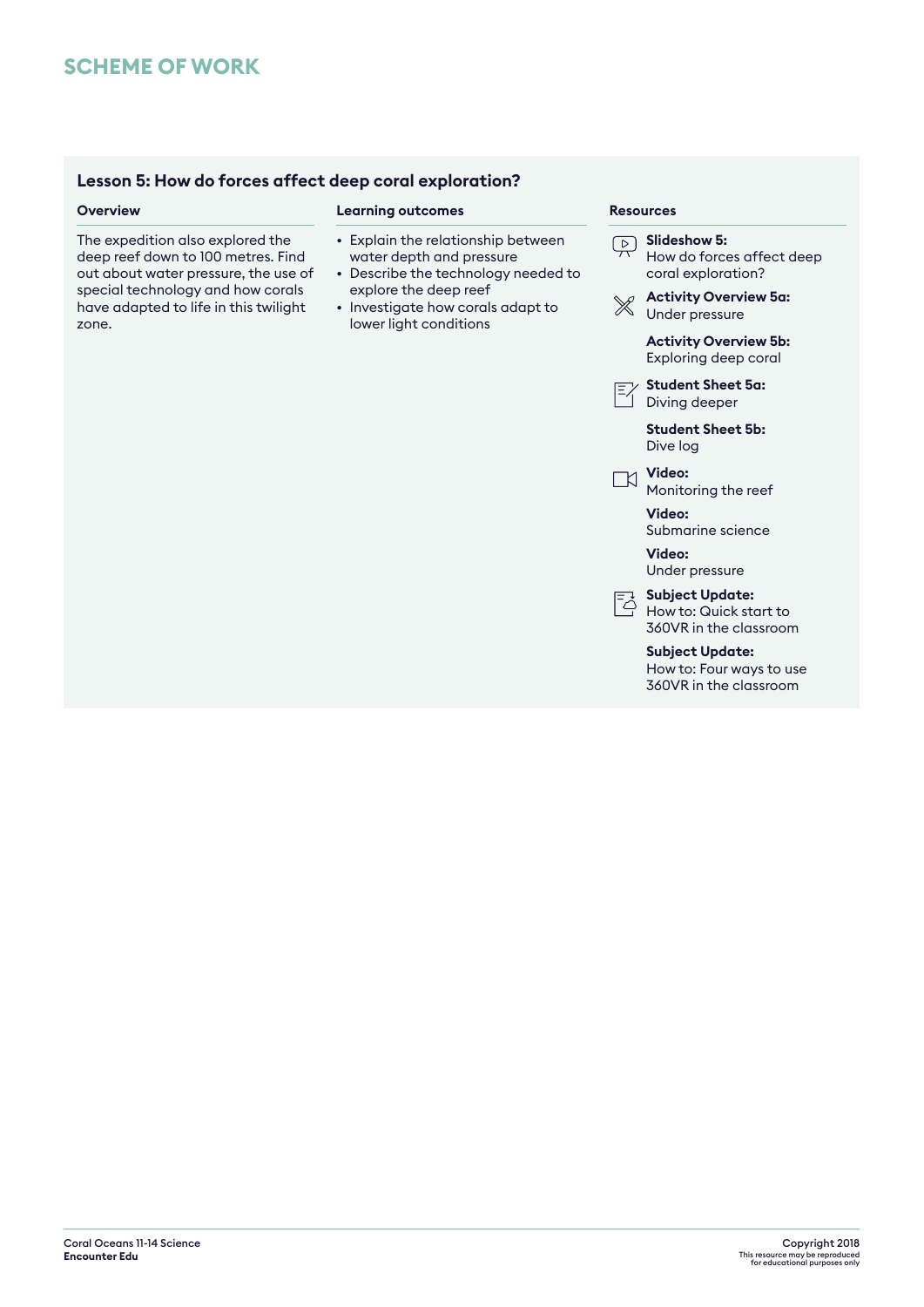# **Lesson 6: What is the effect of human impact on the reef?**

Students will consider the varied threats that the coral reef faces. These range from long-term environmental changes caused by increased atmospheric carbon dioxide, to changes in land use in coastal areas and the impact of fertilizer on a certain species of starfish. Students will be prompted to consider what changes could be made to ensure that there are healthy coral reefs well into the future.

# **Overview <b>Resources Learning outcomes Resources**

- Investigate the different factors affecting the coral reef
- Judge the impact of human activity on the coral reef
- Explain their own and others' views about environmental change

**Slideshow 6:** What is the effect of human impact on the reef?

**Activity Overview 6a:** Cloudy waters

> **Activity Overview 6b:** Ocean acidification in a cup

- **Activity Overview 6c:** Dissolving 'coral' in vinegar
- **Student Sheet 6a:** Cloudy waters

**Student Sheet 6b:** Ocean acidification in a cup

**Student Sheet 6c:** Dissolving 'coral' in vinegar

**Student Sheet 6d:** Threats overview

**Student Sheet 6e:** Coral threats information sheets



**Video:** Coral future

**Video:** Sailing home

**Subject Update:**  Learn more: Coral threats overview

**Subject Update:**  Learn more: Coral and water quality

**Subject Update:**  Learn more: Human activity on the reef

**Subject Update:** 

Learn more: Coral in a high  $CO<sub>2</sub>$  world